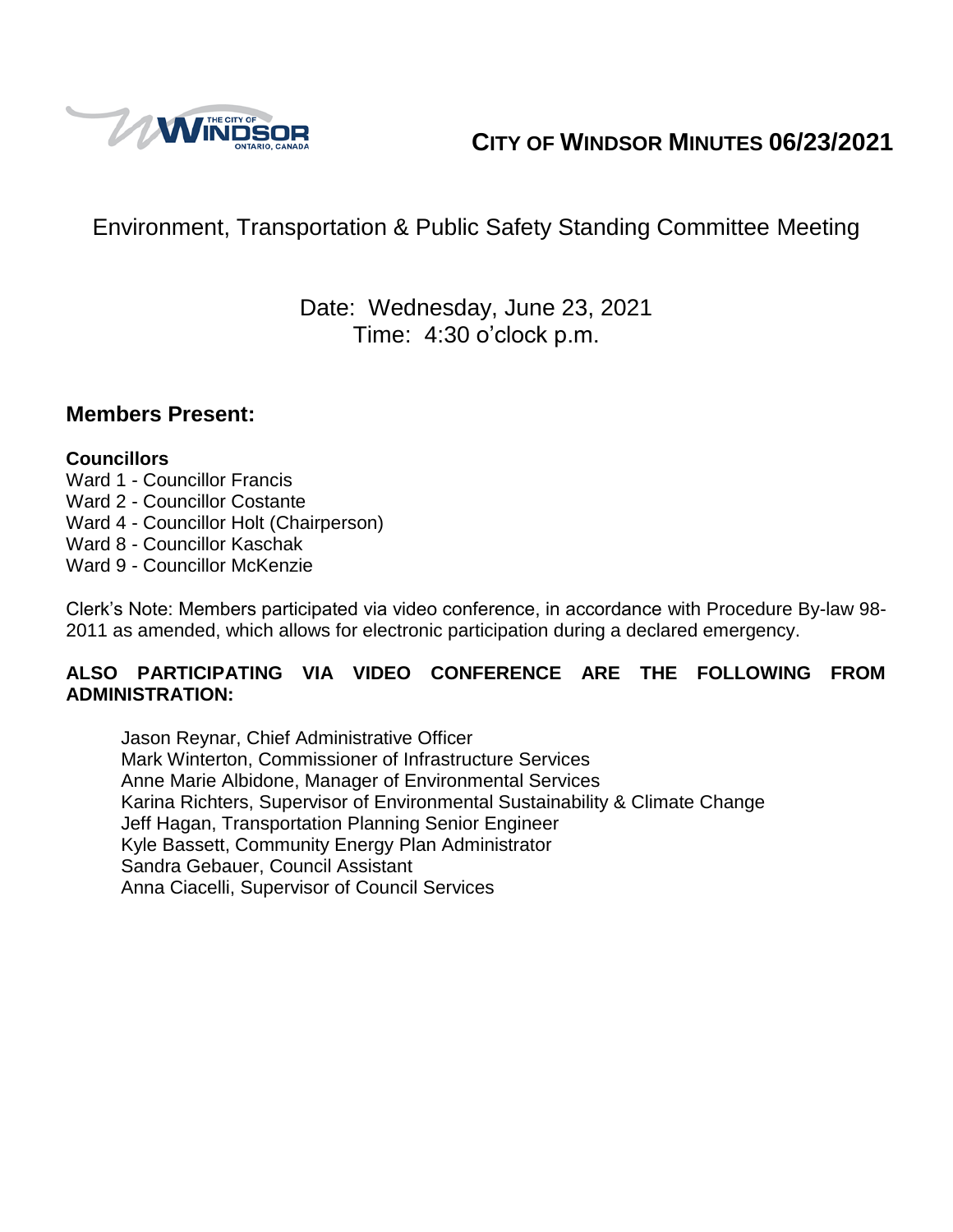# **Minutes Environment, Transportation & Public Safety Standing Committee Wednesday, June 23, 2021 Page 2** of 8

#### **1. CALL TO ORDER**

The Chairperson calls the meeting of the Environment, Transportation & Public Safety Standing Committee to order at 4:30 o'clock p.m.

### **2. DISCLOSURE OF PECUNIARY INTEREST AND THE GENERAL NATURE THEREOF**

None disclosed.

### **3. ADOPTION OF THE MINUTES OF THE ETPS STANDING COMMITTEE**

### **3.1. Adoption of the Environment, Transportation & Public Safety Standing Committee minutes of its meeting held May 26, 2021**

Moved by: Councillor McKenzie Seconded by: Councillor Francis

THAT the minutes of the Environment, Transportation & Public Safety Standing Committee meeting (excluding Transit Matter items) held May 26, 2021 **BE ADOPTED** as presented. Carried.

Moved by: Councillor Francis Seconded by: Councillor Costante

THAT the minutes of the Environment, Transportation & Public Safety Standing Committee meeting (Transit Matter items only) held May 26, 2021 **BE ADOPTED** as presented. Carried.

Report Number: SCM 180/2021

## **4. REQUEST FOR DEFERRALS, REFERRALS OR WITHDRAWALS**

None requested.

## **5. COMMUNICATIONS**

None presented.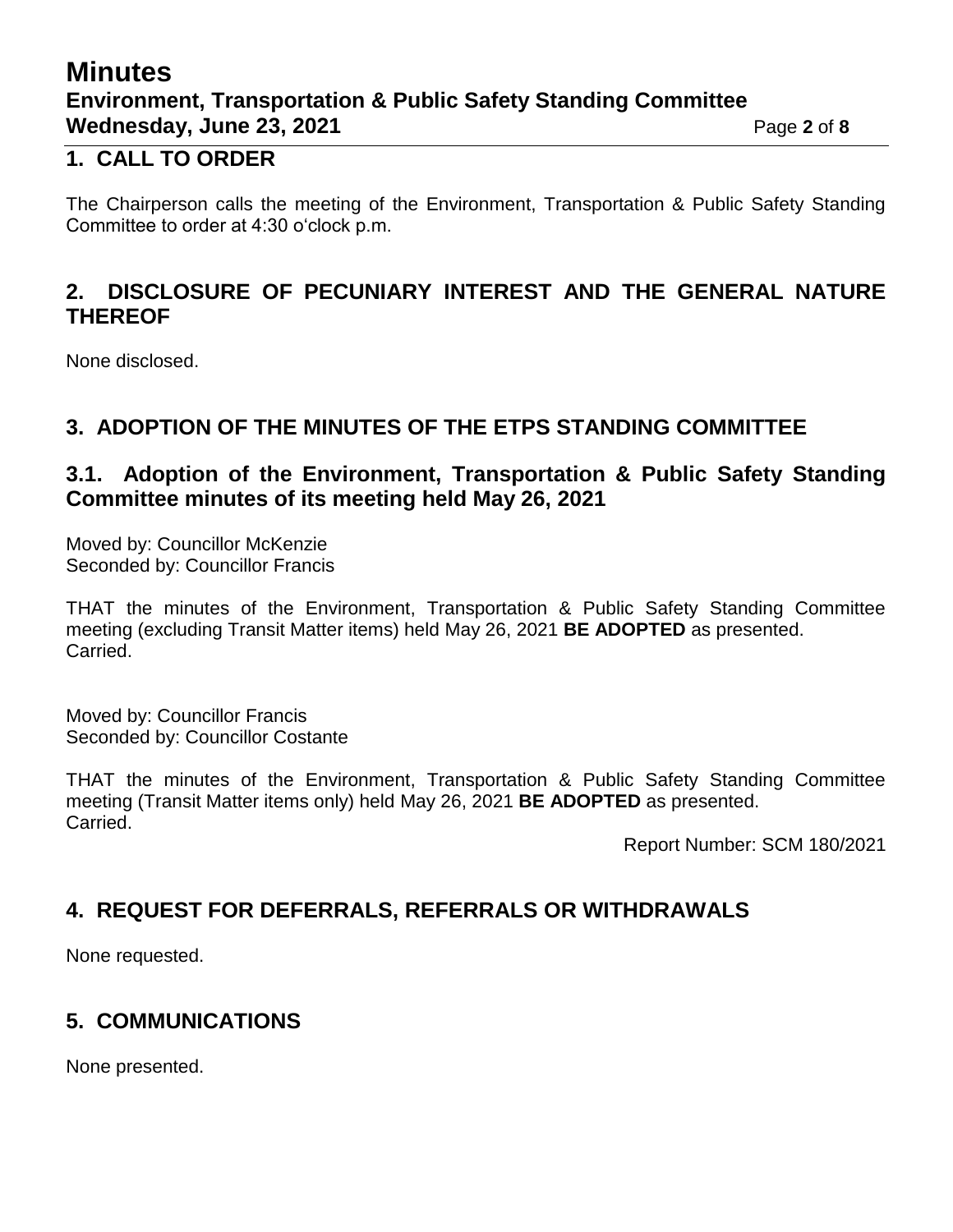#### **6. PRESENTATIONS AND DELEGATIONS**

See Item 7.3.

### **7. COMMITTEE MATTERS**

#### **7.1. Essex-Windsor Solid Waste Authority Regular Board Meeting Minutes - March 2, 2021**

Moved by: Councillor McKenzie Seconded by: Councillor Costante

Decision Number: **ETPS 830**

THAT the minutes of the Essex-Windsor Solid Waste Authority (EWSWA) of its Regular Board meeting held March 2, 2021 **BE RECEIVED**. Carried.

> Report Number: SCM 163/2021 Clerk's File: MB2021

#### **7.2. Essex-Windsor Solid Waste Authority Annual Report, Essex-Windsor Residential Waste Diversion 2020 (dated March 31, 2021)**

Moved by: Councillor Costante Seconded by: Councillor Kaschak

Decision Number: **ETPS 831**

THAT the Essex-Windsor Solid Waste Authority (EWSWA) Annual Report entitled "Essex-Windsor Residential Waste Diversion 2020," dated March 31, 2021 **BE APPROVED**. Carried.

Report Number: SCM 164/2021 Clerk's File: MB2021

### **7.3. Report No. 73 of the Windsor Bicycling Committee - Bicycle Parking Policy - Framework and Next Steps**

#### **Jessica Bondy, Member of the Windsor Bicycling Committee**

Jessica Bondy, member of the Windsor Bicycling Committee, appears via video conference before the Environment, Transportation & Public Safety Standing Committee regarding the committee report "Report No. 73 of the Windsor Bicycling Committee - Bicycle Parking Policy - Framework and Next Steps" and provides an overview of her association with the Windsor Bicycling Subcommittee and that she assisted in bringing the recommendations forward; was part of the Canadian Urban Institute's visit to Windsor and helped to organize the active transportation and the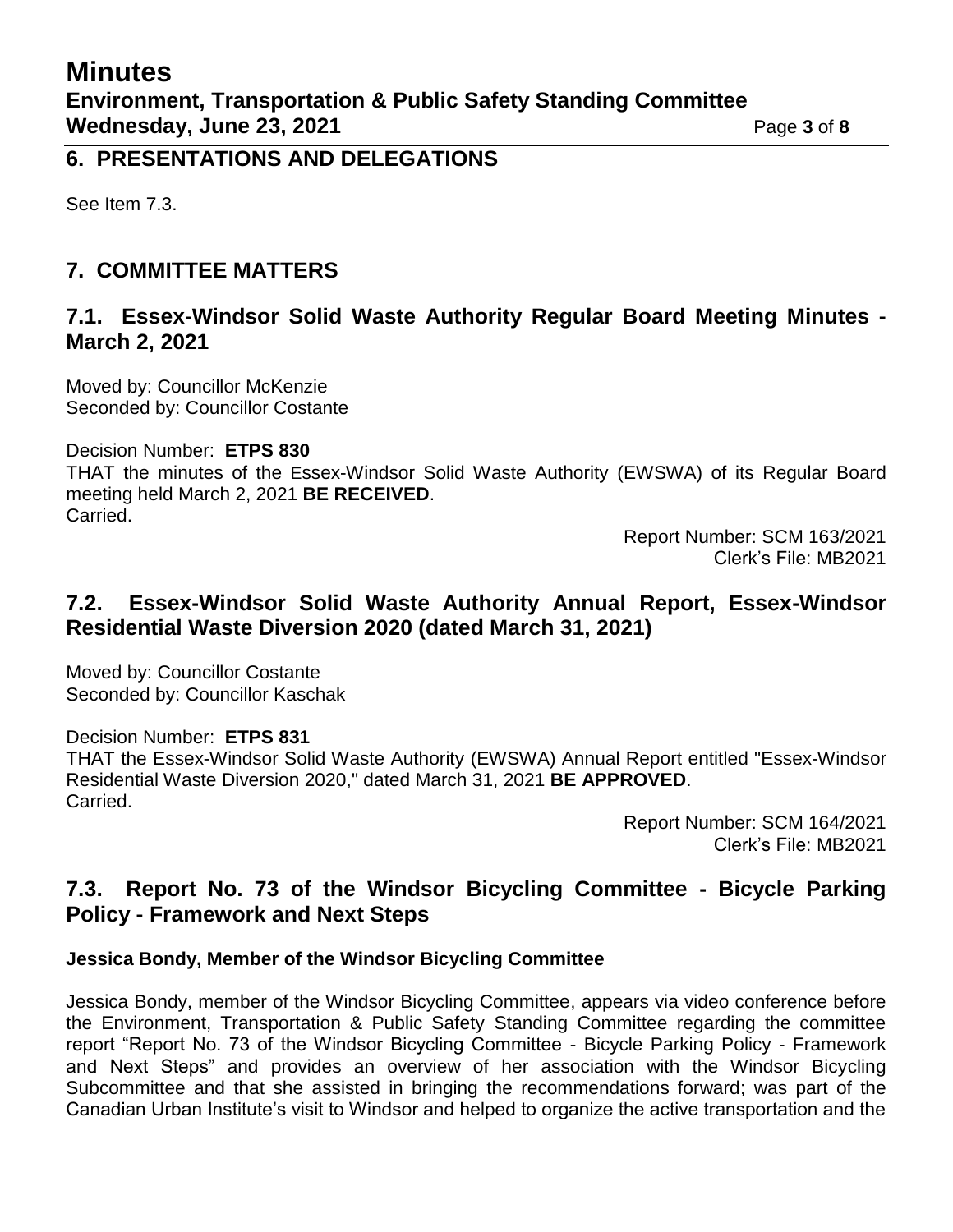## **Minutes Environment, Transportation & Public Safety Standing Committee Wednesday, June 23, 2021 Page 4** of 8

public transportation discussion. Ms. Bondy adds that the recommendations are straightforward and represent changes that need to be made.

Councillor McKenzie requests that Administration comment as to whether the recommendations are consistent with the Active Transportation Master Plan (ATMP) along with the findings in the Administrative memo at a high level. Jeff Hagan, Transportation Planning Senior Engineer, appears via video conference before the Environment, Transportation & Public Safety Standing Committee regarding the committee report "Report No. 73 of the Windsor Bicycling Committee - Bicycle Parking Policy - Framework and Next Steps" and indicates that from a high level all of the recommendations from the Windsor Bicycling Committee are in line with both the memo that was provided and the guidance received from the ATMP.

Councillor Kaschak requests that administration provide an update regarding a bicycle parking facility at City Hall. Mr. Hagan indicates that there is existing bike parking at the City Hall campus. Mr. Hagan adds that there are a number of posted rings in between the 350 and 400 buildings which are short term parking. Mr. Hagan adds that the City has only limited amounts of long term bike parking and at the present time, the only long term bike parking on the City Hall campus is for City staff. There are secure bike parking racks in the garage at the 400 building but are limited in access to only employees. Mr. Hagan indicates that there is certainly a demand for long term bike parking and one of the things that they hope to do is to come up with an overall framework on how to provide long term bike parking. Mr. Hagan adds that a bike room was recently installed at the Pelissier Street Garage, but there are other options as well.

Councillor Kaschak expresses concern that if someone came to a Council meeting, there should be bike parking near the 350 building in the area of the Councillors' parking lot. This issue was raised by a citizen approximately eighteen months ago. Mr. Hagan indicates that the ATMP does identify the goal of providing bike parking at all City facilities.

Moved by: Councillor McKenzie Seconded by: Councillor Costante

Decision Number: **ETPS 832**

THAT Report No. 73 of the Windsor Bicycling Committee of its meeting held April 20, 2021 indicating:

That the broad objectives articulated in the Bike Parking Policy Framework BE ENDORSED; and

That within the Framework, that Administration BE REQUESTED to develop specific proposals for Council to consider capital incentives to promote investments in end of trip bike parking facilities to promote stronger commuter cycling adoption; and

That Crime Prevention through Environmental Design (CPTED) principles CONTINUE to be a point of emphasis as the Bike Parking Policy is developed; and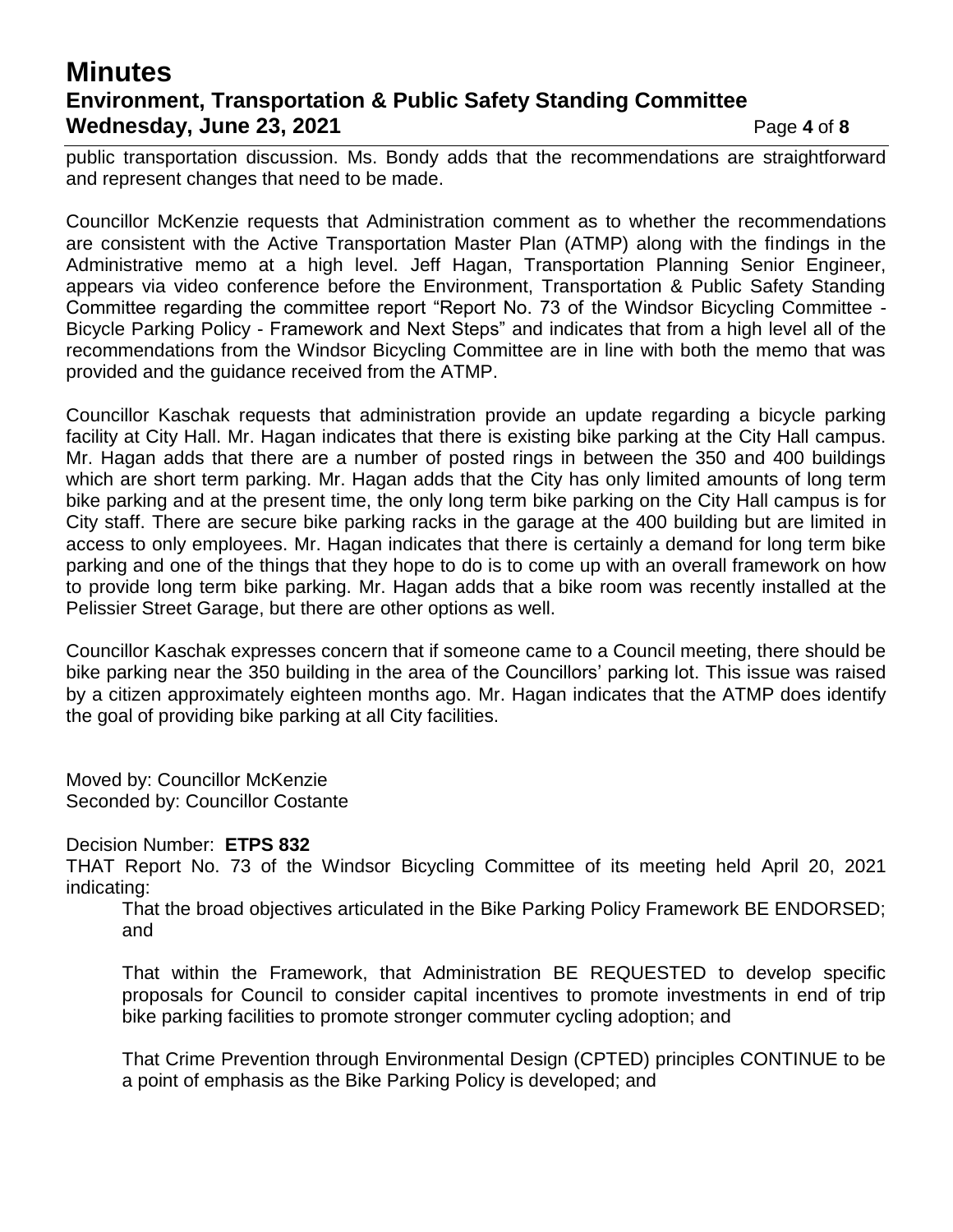## **Minutes Environment, Transportation & Public Safety Standing Committee Wednesday, June 23, 2021 Page 5** of 8

That the City of Windsor BE REQUESTED to create minimum bike parking capacity requirements for City Parks and to follow CPTED principles when determining where to locate bike parking facilities with the view to encourage park users to bike to parks; and

That the City of Windsor BE REQUESTED to continue to embed consideration for bike parking facilities where appropriate in terms of land use and site design; and

That consideration BE AFFORDED to provide bike parking facilities for a variety of bicycles; and

That the City of Windsor BE REQUESTED to increase the required number of bike parking spaces (minimum) for all future developments; and

That the implementation of a Bike Parking policy for the Sandwich South Lands that align with the goal of the Active Transportation Master Plan BE SUPPORTED.

#### **BE ENDORSED**.

Carried.

Report Number: SCM 168/2021 Clerk's File: MB2021

#### **7.4. Minutes of the Windsor Bicycling Committee of its meeting held April 20, 2021**

Moved by: Councillor Costante Seconded by: Councillor Francis

Decision Number: **ETPS 833**

THAT the minutes of the Windsor Bicycling Committee of its meeting held April 20, 2021 **BE RECEIVED**.

Carried.

Report Number: SCM 169/2021 Clerk's File: MB2021

### **8. ADMINISTRATIVE ITEMS**

### **8.1. Greenhouse Gas and Energy Inventory 2019**

Councillor McKenzie indicates that from the data presented, the city is heading in the wrong direction, and if nothing changes, the targets will not be achieved. Mark Winterton, Commissioner, Infrastructure Services, appears via video conference before the Environment, Transportation and Public Safety Standing Committee regarding the administrative report "Greenhouse Gas and Energy Inventory 2019" and indicates that this is correct based on the baseline in the metric used, but there are many variables that are included in this report. Kyle Bassett, Community Energy Plan Administrator, appears via video conference before the Environment, Transportation and Public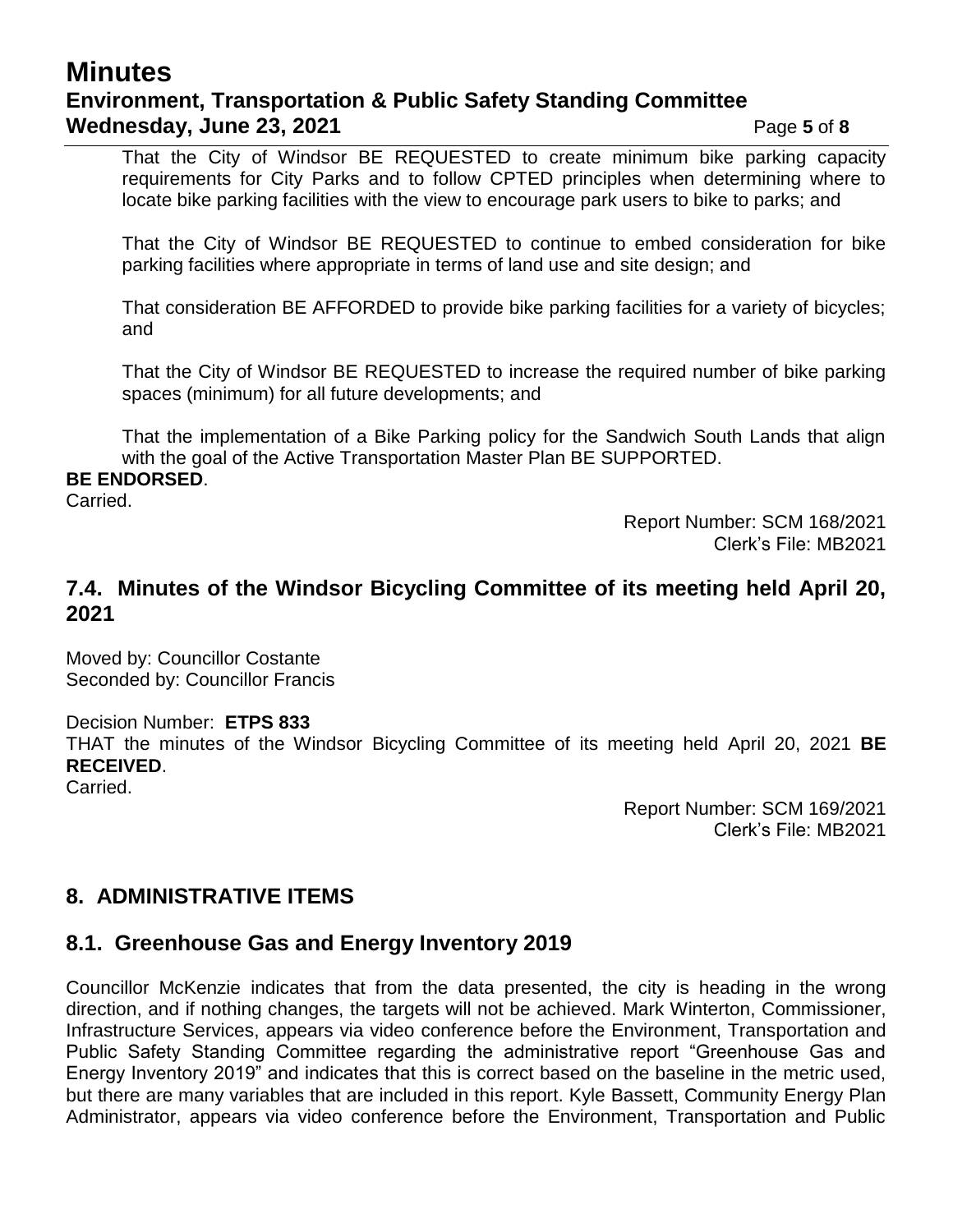## **Minutes Environment, Transportation & Public Safety Standing Committee Wednesday, June 23, 2021 Page 6** of 8

Safety Standing Committee regarding the administrative report "Greenhouse Gas and Energy Inventory 2019" and indicates that if the city continues on the current path, the greenhouse gas emissions target will not be met either on the corporate side or the community side which is significant as a Climate Emergency was declared in Windsor. Mr. Bassett indicates that the city has done some great work within the Environmental Sustainability and Climate Change Office to set that groundwork in order to develop the Home Retrofit Program and the Bio-solids Program.

Councillor McKenzie inquires whether the options outlined in the report represent the means to reach the targets that have been set. Mr. Bassett concurs and adds that the fundamental strategies that are identified both in the Community Energy Plan as discussed in this report represent best practices for greenhouse gas reduction and mitigation strategies. Home retrofits, active transportation, and district energy are the three major greenhouse gas reducing strategies that result in numbers. Mr. Bassett indicates the challenges are that these are very large projects which require commitment, long term vision and the political will with which to execute those. Mr. Winterton indicates that the city received a grant to move forward with the development of the Deep Energy Retrofit Program. He refers to the Organics Program and notes that the city is trying to include the opportunity to add the greenhouse gas mitigation element to the organics strategy as it is mandated to have an organics program by 2025.

Councillor McKenzie inquires as to the timeline when Council will see the proposal come forward in terms of the program to be approved for the implementation across the community. Mr. Bassett indicates that the proposal will be presented prior to the 2023 budget, so there will be an eighteenmonth period of study to undertake a validation of the business case as well as to engage with the community with various stakeholders.

Councillor McKenzie asks if this is implemented and approved within eighteen months, will this allow sufficient time to achieve meeting the interim targets by 2030. Mr. Bassett indicates that it will depend on the ramping of the entity itself and the retrofits. Mr. Bassett adds that the city needs to do approximately 1,600 retrofits per year so there needs to be a lot of work done in terms of the actual structure of how retrofits are executed. Currently, the greenhouse gas mitigation target of forty percent from the 2014 baseline by the year 2041 is quickly becoming outdated. Mr. Bassett indicates that this is a Paris Accord based target and the Federal Government is working to pass Bill C-12 which would set a carbon neutral 2050 target.

Councillor Francis indicates that the city is doing well with the residential sector of the greenhouse gas inventory and asks Administration to comment on whether problems exist predominantly with the commercial and industrial sectors. Mr. Winterton indicates this is strictly an inventory report and the dynamics of things like electrification, population growth and the employment levels all dictate where these things go. Mr. Winterton adds that many of these matters are out of the city's purview and the ability to control, i.e. a booming economy will see an increase in greenhouse gas. There is also the electrification of vehicles which over the next ten to fifteen years will see a shift that will have a monumental change in what happens to greenhouse gases.

Councillor Francis refers to the inventory and asks if vehicular traffic and the cross-border traffic is included with respect to commercial trucks. Karina Richters, Supervisor of Environmental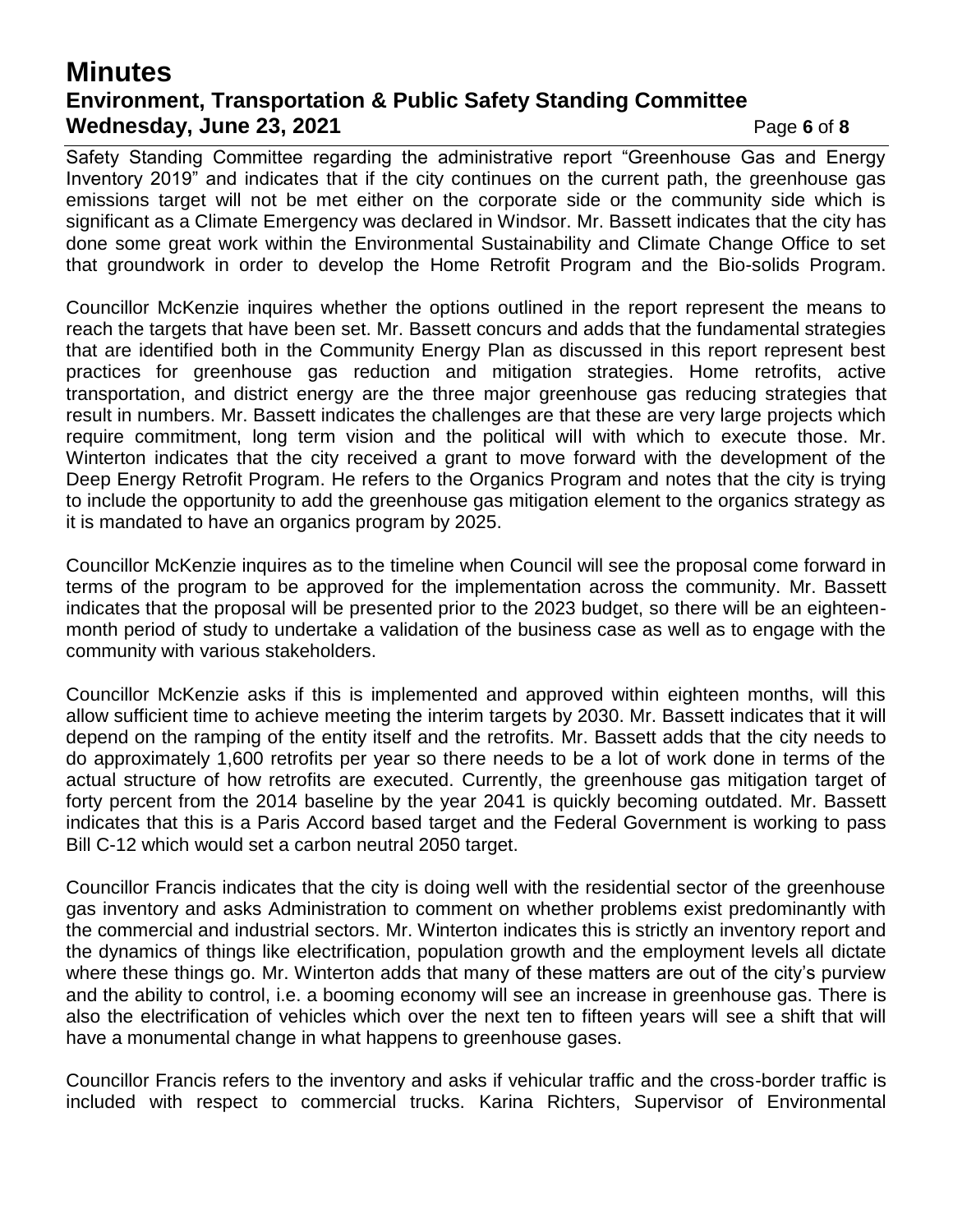## **Minutes Environment, Transportation & Public Safety Standing Committee Wednesday, June 23, 2021 Page 7** of 8

Sustainability and Climate Change, appears via video conference before the Environment, Transportation and Public Safety Standing Committee regarding the administrative report "Greenhouse Gas and Energy Inventory 2019" and indicates that in their annual inventories, they use fuel cells within the community to account for the greenhouse gas emissions from transportation. Following the original CEP, the analysis was refined to indicate what the transportation emissions were regarding the cross-border traffic and it was less than one percent of our vehicle emissions. She adds that cross-border traffic is included as a small percentage in the inventory.

Councillor Francis refers to resources from the federal government and asks if the city is afforded any additional "green" resources due to Windsor's unique situation that houses the biggest international crossing in North America. Mr. Winterton indicates that the city has not been afforded anything specific because of the border location, but the Environment Department has done well in pursuing grants. Mr. Bassett advises that the FCM is aware of Windsor's unique situation in terms of transport emissions and an area that has received federal support is through work done at the University of Windsor regarding analysis of the transport emissions.

Councillor Francis inquires whether there is any specific element of the Federal Government or Provincial Government that provides any assistance to communities, i.e. the City of Windsor or is this something that Council should be pushing for. Mr. Winterton responds that he does not recall the Federal Government providing additional funding because the city has a disproportionate amount of truck traffic coming through the community or if this is something to be pursued.

Councillor Francis states there is a delicate balance between residential, commercial and industrial, and to meet our baseline, there is more to be done with commercial and industrial than the residential, and requests that Administration comment on how to balance what can be done for residential. Mr. Bassett responds that one of metrics that is monitored is emissions for a full-time job. The inventories that are prepared looked at that metric in terms of some of the socioeconomic factors which affect emissions and the Community Energy Plan takes the view that emissions reduction is never done at the cost of jobs. In terms of monitoring industrial emissions, they look at emissions per full-time job and evaluate the way that it is changing. When that number decreases, that would be indicative of moving towards a low carbon service based economy and as that increases, it would be heavier industrial economy. In residential circumstances, there are other factors which come into play especially considering the age of Windsor's housing stock. By pursuing the projects in the Community Energy Plan, they are pursuing job creation, the growth, and the socioeconomic prosperity of the citizens as well.

Councillor Francis remarks that in reading the report, the emissions on the residential sides have gone down, but on the commercial/industrial sides, they have gone up. He asks what can be done to help on the commercial/industrial side to make it more efficient to meet those baselines on the residential side. Ms. Richters indicates that the Deep Energy Retrofit program for the homes hopefully will be expanded into the commercial and institutional at some point. Ms. Richters adds that at this time, the funding that has been applied for is restricted to developing program design in terms of residential. Administration will pursue opportunities to build from that to include the commercial and institutional moving forward.